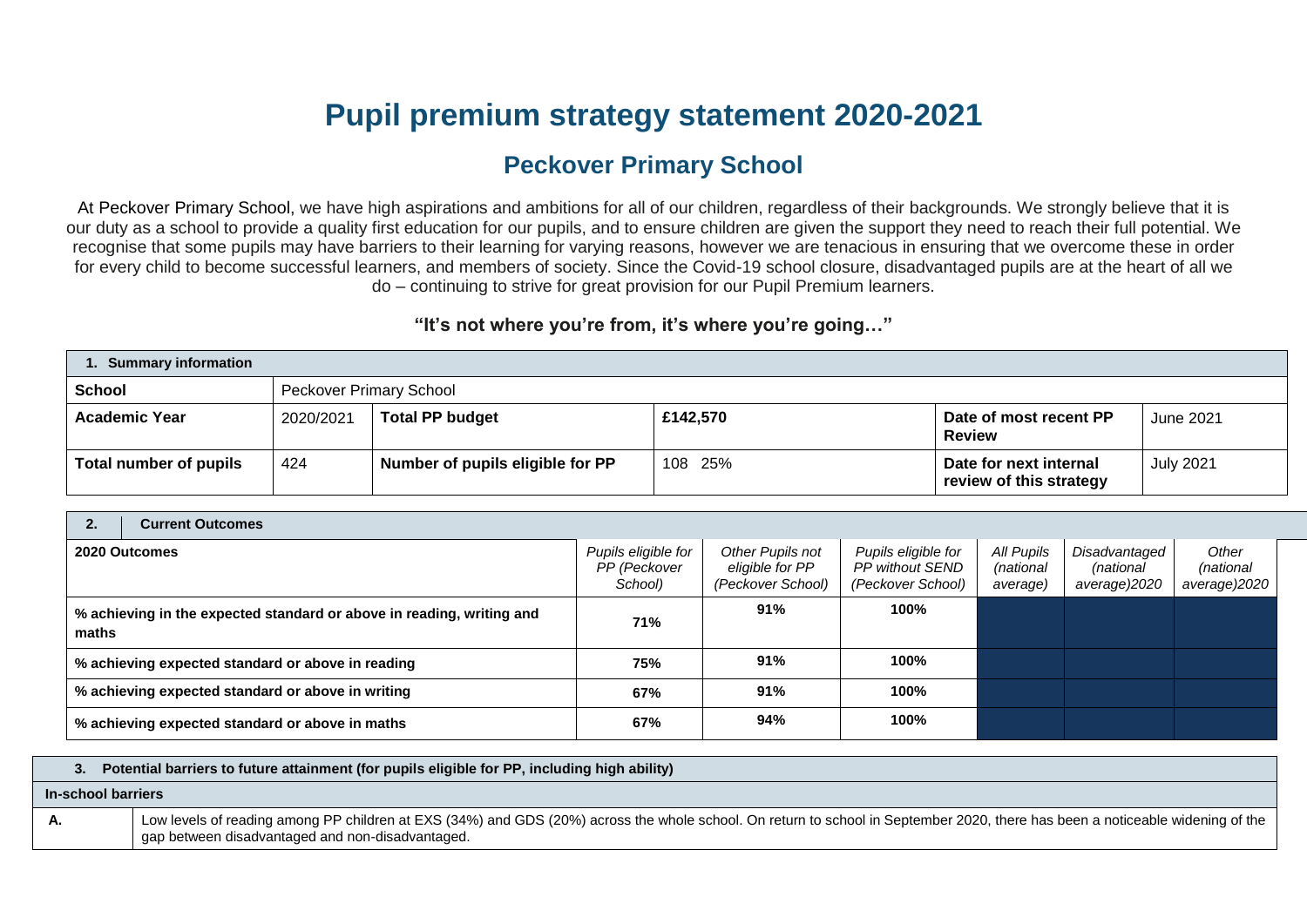| В.                  | 33% of our PP children also have SEND, so have a range of barriers to learning (multi-vulnerabilities).                                                                                                                                                                                                                                                                                                                                                                                                                                                                                                                                                                                                                                                                                                                                                                                                                                                                                           |                                                                                                                                                                                                                                                                                                                                                                                                                                                                                                                                                                                                                                                                                                                                                                                                                              |  |  |  |  |  |
|---------------------|---------------------------------------------------------------------------------------------------------------------------------------------------------------------------------------------------------------------------------------------------------------------------------------------------------------------------------------------------------------------------------------------------------------------------------------------------------------------------------------------------------------------------------------------------------------------------------------------------------------------------------------------------------------------------------------------------------------------------------------------------------------------------------------------------------------------------------------------------------------------------------------------------------------------------------------------------------------------------------------------------|------------------------------------------------------------------------------------------------------------------------------------------------------------------------------------------------------------------------------------------------------------------------------------------------------------------------------------------------------------------------------------------------------------------------------------------------------------------------------------------------------------------------------------------------------------------------------------------------------------------------------------------------------------------------------------------------------------------------------------------------------------------------------------------------------------------------------|--|--|--|--|--|
| C.                  | Social, Emotional and Mental Health issues pre and post school closure - leading to behaviour issues and mental health issues, which impacts on some PP children's learning.                                                                                                                                                                                                                                                                                                                                                                                                                                                                                                                                                                                                                                                                                                                                                                                                                      |                                                                                                                                                                                                                                                                                                                                                                                                                                                                                                                                                                                                                                                                                                                                                                                                                              |  |  |  |  |  |
|                     | External barriers (issues which also require action outside school, such as low attendance rates)                                                                                                                                                                                                                                                                                                                                                                                                                                                                                                                                                                                                                                                                                                                                                                                                                                                                                                 |                                                                                                                                                                                                                                                                                                                                                                                                                                                                                                                                                                                                                                                                                                                                                                                                                              |  |  |  |  |  |
| D.                  | Lack of exposure to high-quality vocabulary and communication skills, due to living in an area of high deprivation, yet also due to an increase in technology.                                                                                                                                                                                                                                                                                                                                                                                                                                                                                                                                                                                                                                                                                                                                                                                                                                    |                                                                                                                                                                                                                                                                                                                                                                                                                                                                                                                                                                                                                                                                                                                                                                                                                              |  |  |  |  |  |
| Е.                  | Parent and family engagement among PP children is generally limited for a wide range of PP families. Safeguarding concerns following lockdown and school closure.                                                                                                                                                                                                                                                                                                                                                                                                                                                                                                                                                                                                                                                                                                                                                                                                                                 |                                                                                                                                                                                                                                                                                                                                                                                                                                                                                                                                                                                                                                                                                                                                                                                                                              |  |  |  |  |  |
| F.                  | Number of pupils with persistent absence or lateness due to parental engagement                                                                                                                                                                                                                                                                                                                                                                                                                                                                                                                                                                                                                                                                                                                                                                                                                                                                                                                   |                                                                                                                                                                                                                                                                                                                                                                                                                                                                                                                                                                                                                                                                                                                                                                                                                              |  |  |  |  |  |
| 4. Desired outcomes |                                                                                                                                                                                                                                                                                                                                                                                                                                                                                                                                                                                                                                                                                                                                                                                                                                                                                                                                                                                                   |                                                                                                                                                                                                                                                                                                                                                                                                                                                                                                                                                                                                                                                                                                                                                                                                                              |  |  |  |  |  |
|                     | Desired outcomes and how they will be measured                                                                                                                                                                                                                                                                                                                                                                                                                                                                                                                                                                                                                                                                                                                                                                                                                                                                                                                                                    | Success criteria                                                                                                                                                                                                                                                                                                                                                                                                                                                                                                                                                                                                                                                                                                                                                                                                             |  |  |  |  |  |
| Α.                  | Improved progress of PP children across the school in reading, so a higher % of pupils achieve<br>the expected standard<br>• Attainment outcomes for PP children in reading improve, with a focus in upper KS2, where<br>there are higher percentages of PP children.<br>Diagnostic assessments carried out in September provide a beginning-of-year baseline on<br>which to build. Impact assessments carried out in October/November show that gaps have<br>started to close.<br>Children are exposed to high quality texts. Daily non-negotiables of guided reading, reading<br>$\bullet$ .<br>through topics and listening to quality texts.<br>After school catch up clubs are being held for reading are taking place, targeting those<br>children who need it the most.<br>Interventions are well planned, and target children to help 'close the gap' between<br>themselves and their peers.<br>Children are reading at home regularly. New reading incentives (bookmarks)<br>$\bullet$ . | School data shows a narrowing in the gap in reading between those who are<br>disadvantaged, and those who are not.<br>PP children are used as examples of children who excel in reading and this<br>is celebrated in the school.<br>QLA results from the diagnostic and impact assessments show an<br>improvement.<br>Children have high quality reading modelled for them on a daily basis. All<br>classes have a 'class read' that is read to them daily.<br>PP children who attend the reading after school catch up club have made<br>progress.<br>Intervention records are being kept and show that children are making<br>progress and the gap is narrowing.<br>Children log their home reads on their bookmark each week. Children are<br>rewarded for reading at home, and children actively choose to read at home. |  |  |  |  |  |
| <b>B.</b>           | Pupils who attend with multi-vulnerabilities are well supported, and they are making good<br><b>progress</b><br>Due to a broad range of multiple vulnerabilities, which restrict progress and attainment for PP children,<br>fewer children are meeting the EXS/GDS standard. This is our largest barrier in terms of our data.<br>• Across the whole school, only 20% of PP children currently achieve GDS in reading. We aim<br>to push this figure to at least 34%.<br>Challenge becomes more visible within lessons and around the school.<br>$\bullet$<br>APDR's are in place for those children who are PP with additional vulnerabilities to support<br>$\bullet$<br>with their learning and ensure all children are making progress, in particular those who are<br>not working at the expected standard.                                                                                                                                                                                 | Staff have a consistently high expectation for what their children can achieve<br>and are tenacious in ensuring that this message is driven forward.<br>The percentage of those children achieving the expected standard in reading<br>has improved amongst PP children.<br>All year groups monitor and track their children's progress. Termly pupil<br>progress meetings are held to highlight those children with SEND, and to<br>discuss what support they have in place, and if further support is needed.<br>APDR's track small steps of progress, such as phonics and high frequency<br>words that are at the level of those SEND children.                                                                                                                                                                           |  |  |  |  |  |
| C.                  | Vulnerable and PP children develop strategies to support their emotional and social needs<br>PP SEMH children, including non-arrivals at non-standard starting points are supported to be<br>$\bullet$<br>successful in all areas of school life and ready to learn.<br>Boxall profiles are completed for all PP children, and pastoral support observations are<br>$\bullet$<br>carried out.<br><b>CPOMS</b> records<br>'Think for the Future' mentor working with children who have serious behaviour concerns or<br><b>SEMH</b> needs.                                                                                                                                                                                                                                                                                                                                                                                                                                                         | Increase % of children who believe that behaviour is good at 'my school' by<br>15%<br>Forest Schools - entry and exit data Boxall profiles<br>All PP children have a completed, up to date Boxall profile that highlights any<br>areas of need.<br>Bespoke nurture groups - focussing on areas such an anxiety, anger and<br>self-esteem.<br><b>Reduction of Fixed Term Exclusions</b>                                                                                                                                                                                                                                                                                                                                                                                                                                       |  |  |  |  |  |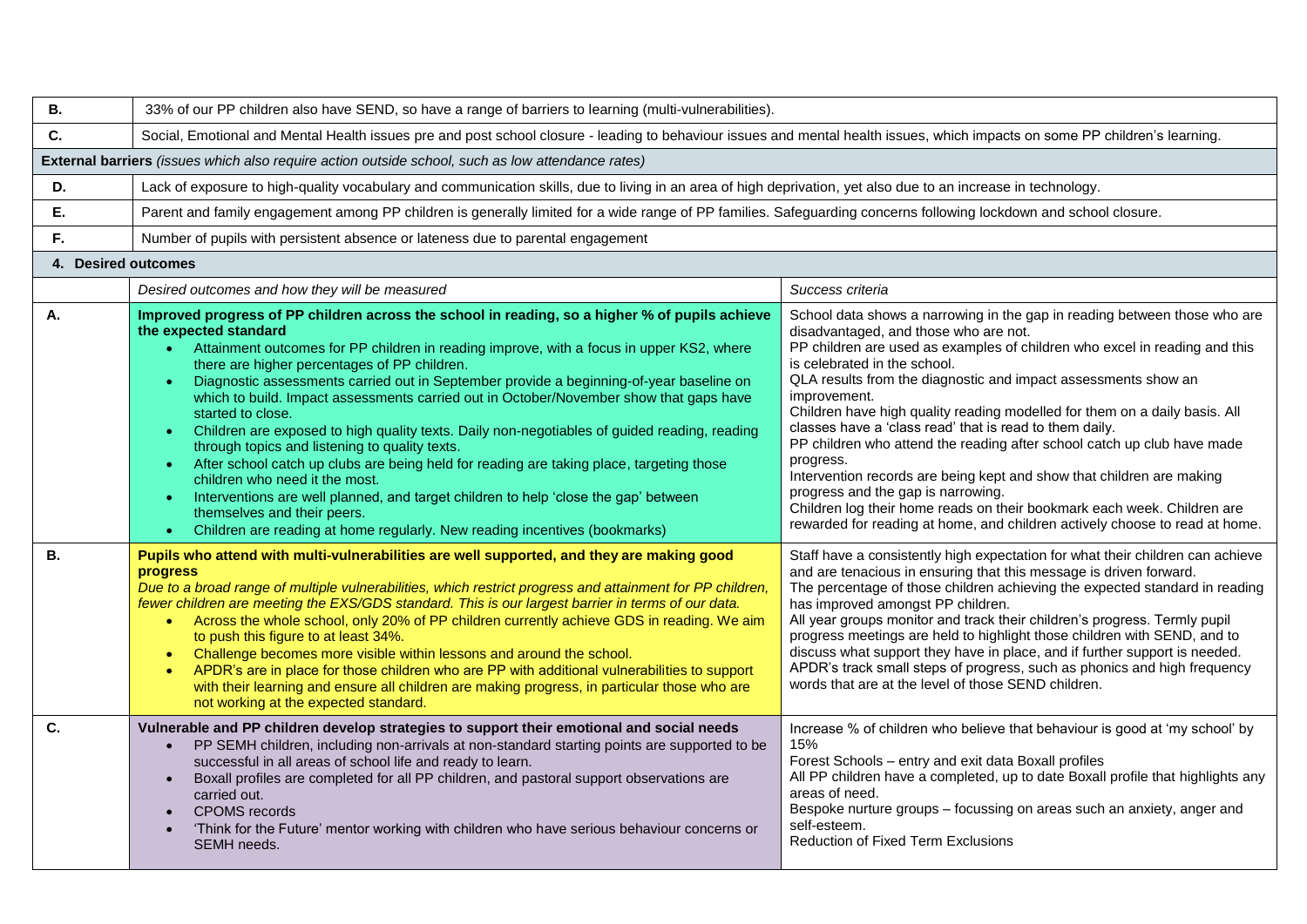|                                                                                                                                                                                                                                                                                                                                                                                                                            | Enhanced hours for pastoral team as part of recovery strategy.<br>$\bullet$                                                                                                                                                                                                                                                                                                                                                                                                |                                                                                                                                                                                                                                                                                                                                                                                                                              |                                                                                                                                                                                                                             |                      |                                                                                                                                                                                                                                                                                      |                                                                                                                                                                                                                                                                                                                                                      |  |
|----------------------------------------------------------------------------------------------------------------------------------------------------------------------------------------------------------------------------------------------------------------------------------------------------------------------------------------------------------------------------------------------------------------------------|----------------------------------------------------------------------------------------------------------------------------------------------------------------------------------------------------------------------------------------------------------------------------------------------------------------------------------------------------------------------------------------------------------------------------------------------------------------------------|------------------------------------------------------------------------------------------------------------------------------------------------------------------------------------------------------------------------------------------------------------------------------------------------------------------------------------------------------------------------------------------------------------------------------|-----------------------------------------------------------------------------------------------------------------------------------------------------------------------------------------------------------------------------|----------------------|--------------------------------------------------------------------------------------------------------------------------------------------------------------------------------------------------------------------------------------------------------------------------------------|------------------------------------------------------------------------------------------------------------------------------------------------------------------------------------------------------------------------------------------------------------------------------------------------------------------------------------------------------|--|
| D.                                                                                                                                                                                                                                                                                                                                                                                                                         | Children have a wide vocabulary and a good understanding of high vocabulary, as well as<br>having good communication skills<br>Children are exposed to high level vocabulary daily, and in guided reading sessions, new<br>$\bullet$<br>vocabulary is discussed.<br>In all lessons, time for Kagan is allowed, encouraging communication skills<br>$\bullet$<br>All pupils are encouraged to use language structures to feedback their answers.<br>$\bullet$               |                                                                                                                                                                                                                                                                                                                                                                                                                              |                                                                                                                                                                                                                             | their writing.       | Weekly Mrs Wordsmith words are being taught, and children are learning<br>new words (Tier 2) weekly. Children are able to use high level vocabulary in<br>Children have successful conversations with other children.<br>Children are able to explain their thinking in a clear way. |                                                                                                                                                                                                                                                                                                                                                      |  |
| Е.<br>Families are well supported by the school, and there is good communication between parents<br>and staff. There is a good engagement from parents.<br>Ensure PP children are ready for school and feel safe in the school environment.<br>$\bullet$<br>Make the food bank available to all parents<br>Provide financial support where necessary - if parents are struggling to pay for<br>swimming/uniform/trips etc. |                                                                                                                                                                                                                                                                                                                                                                                                                                                                            |                                                                                                                                                                                                                                                                                                                                                                                                                              |                                                                                                                                                                                                                             | struggling.          |                                                                                                                                                                                                                                                                                      | PP children to have the correct school uniform and be fed ready for school<br>(Breakfast Club, Free School Meals, Free milk).<br>Parents make use of the Uniform Swap Shop at school, and some Pupil<br>Premium families have regular access to the school food bank.<br>Trips and activities such as swimming are paid for where parents are        |  |
| F.                                                                                                                                                                                                                                                                                                                                                                                                                         | Pupil Premium/vulnerable pupils are attending school<br>Ensure children attend school and arrive on time every day.<br>Attendance is tracked rigorously for each individual child, and children with persistent<br>$\bullet$<br>absences are flagged, and strategies are put in place.<br>Welfare team meet regularly to discuss and track attendance<br>$\bullet$<br>Breakfast club is targeted at supporting families in need, and free places are offered.<br>$\bullet$ |                                                                                                                                                                                                                                                                                                                                                                                                                              |                                                                                                                                                                                                                             | club.<br>attendance. | An increase in numbers of PP children who are accessing free breakfast<br>Good attendance links to feeling a part of the school family. Sustain good<br>Attendance is 96% or above.                                                                                                  |                                                                                                                                                                                                                                                                                                                                                      |  |
|                                                                                                                                                                                                                                                                                                                                                                                                                            |                                                                                                                                                                                                                                                                                                                                                                                                                                                                            |                                                                                                                                                                                                                                                                                                                                                                                                                              |                                                                                                                                                                                                                             |                      |                                                                                                                                                                                                                                                                                      |                                                                                                                                                                                                                                                                                                                                                      |  |
|                                                                                                                                                                                                                                                                                                                                                                                                                            | 5. Planned expenditure                                                                                                                                                                                                                                                                                                                                                                                                                                                     |                                                                                                                                                                                                                                                                                                                                                                                                                              |                                                                                                                                                                                                                             |                      |                                                                                                                                                                                                                                                                                      |                                                                                                                                                                                                                                                                                                                                                      |  |
| Academic<br>year                                                                                                                                                                                                                                                                                                                                                                                                           | 2020/2021                                                                                                                                                                                                                                                                                                                                                                                                                                                                  |                                                                                                                                                                                                                                                                                                                                                                                                                              |                                                                                                                                                                                                                             |                      |                                                                                                                                                                                                                                                                                      |                                                                                                                                                                                                                                                                                                                                                      |  |
|                                                                                                                                                                                                                                                                                                                                                                                                                            | The three headings below enable schools to demonstrate how they are using the pupil premium to improve classroom pedagogy, provide targeted support and support whole school strategies.                                                                                                                                                                                                                                                                                   |                                                                                                                                                                                                                                                                                                                                                                                                                              |                                                                                                                                                                                                                             |                      |                                                                                                                                                                                                                                                                                      |                                                                                                                                                                                                                                                                                                                                                      |  |
|                                                                                                                                                                                                                                                                                                                                                                                                                            | i. Quality of teaching for all                                                                                                                                                                                                                                                                                                                                                                                                                                             |                                                                                                                                                                                                                                                                                                                                                                                                                              |                                                                                                                                                                                                                             |                      |                                                                                                                                                                                                                                                                                      |                                                                                                                                                                                                                                                                                                                                                      |  |
| <b>Desired</b><br>outcome                                                                                                                                                                                                                                                                                                                                                                                                  | Chosen action / approach                                                                                                                                                                                                                                                                                                                                                                                                                                                   | What is the evidence and rationale for<br>this choice?                                                                                                                                                                                                                                                                                                                                                                       | How will you ensure it<br>is implemented well?                                                                                                                                                                              |                      | <b>Staff lead</b>                                                                                                                                                                                                                                                                    | Cost/When will you review<br>implementation?                                                                                                                                                                                                                                                                                                         |  |
| $\overline{A}$                                                                                                                                                                                                                                                                                                                                                                                                             | Implement BWT Recovery Strategy:<br>- Year groups to baseline all children<br>- Teachers to identify barriers and gaps in<br>learning<br>- Key Leads to attend core meetings to discuss<br>intervention and curriculum adaptations<br>- Clear and focused intervention and extra-<br>curricular club timetables introduced with a focus<br>on reading.                                                                                                                     | Due to COVID-19, the DfE announced<br>plans for schools to implement a recovery<br>curriculum. With this in mind, BWT<br>primaries have created a recovery<br>strategy which aims at recovering lost<br>learning. This has meant that as a school<br>we have adopted a whole school<br>approach focusing on Quality First<br>Teaching and interventions.<br>According to EEF, reading<br>comprehension approaches deliver an | Termly core meetings for<br>the English leads to be<br>well supported in leading<br>and reviewing their<br>subject area.<br>Reading age and reading<br>speed assessments<br>carried out termly to<br>highlight any children |                      | Intervention<br>and curriculum<br>lead (KK)<br>Reading and<br>phonics lead<br>(SB and LT)                                                                                                                                                                                            | July 2021 review:<br>Data in all year groups show there is still a gap<br>in reading between those who are<br>disadvantaged, and those who are not. Below<br>is a breakdown of end of year data of PP<br>children who achieved at least the expected<br>standard vs all children.<br>EYFS - 64% vs 67%<br>Year 1 - 33% vs 55%<br>Year 2 - 57% vs 64% |  |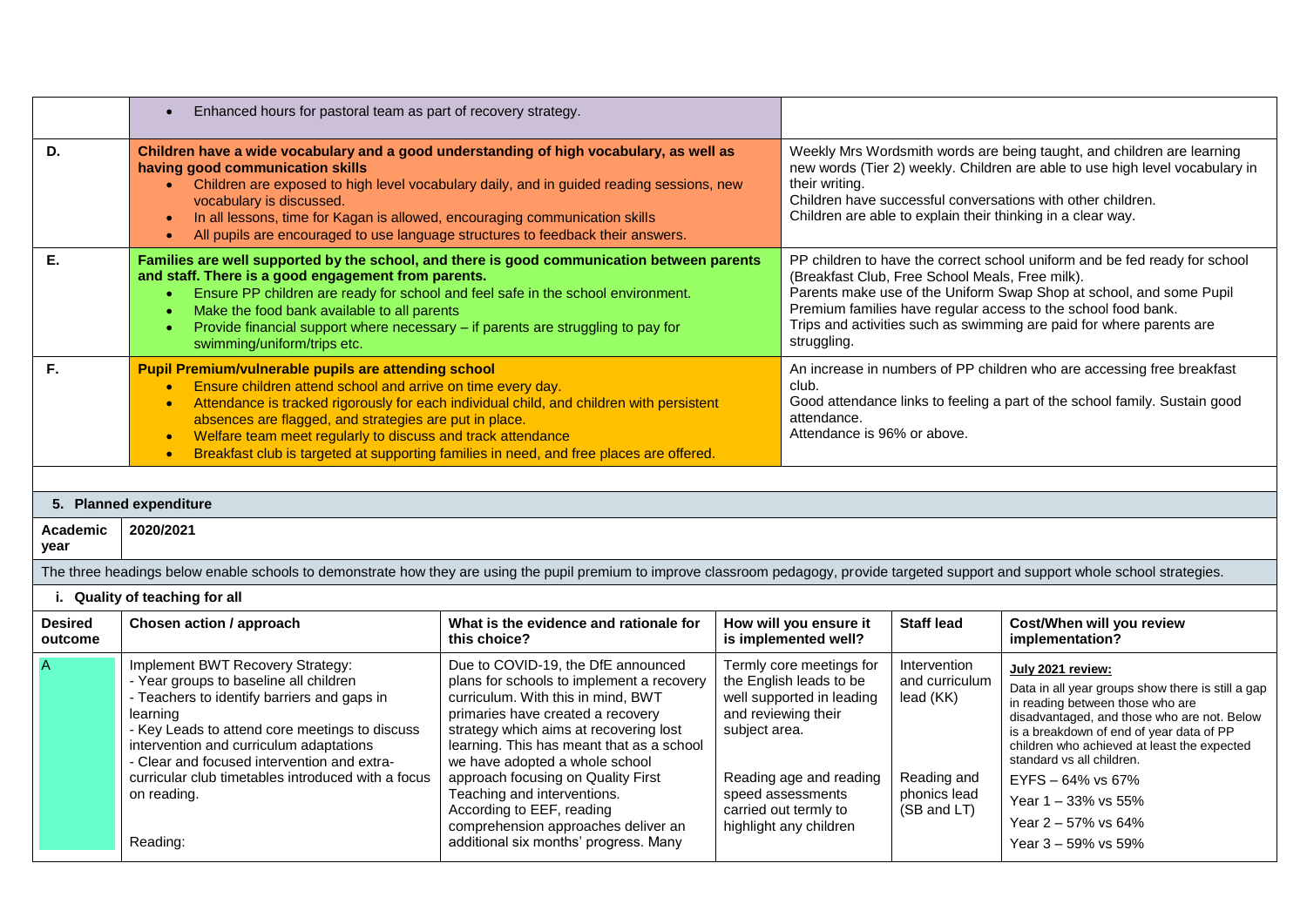| Focused training day and CPD on: - Reading<br>strategies - How to answer reading<br>comprehension questions - Teaching test<br>techniques<br>Guided reading/phonics lessons happen at least<br>four times a week across the school.<br>Read, Write, Inc. is being introduced across the<br>school.                                                                                                                                                                                                                                                                  | approaches, including phonics and<br>computer-based systems can develop<br>comprehension.                                                                                                                                                               | where the gap is<br>widening.<br>CPD is delivered by the<br>phonics lead weekly to all<br>staff leading a phonics<br>group. |                                                                                        | Year 4 - 50% vs 66%<br>Year 5 - 38% vs 56%<br>Year 6 - 53% vs 79%<br>Data shows that the gap is closing in some<br>year groups quicker than others. Where there<br>is a gap in data, many of these PP children<br>have additional needs, such as SEND and<br>were disadvantaged by Covid (school<br>closures).<br>Tutor from the NTP was deployed<br>appropriately with these children in mind.<br>Despite laptops being provided, bespoke<br>learning packs and regular communication<br>with teachers and calls to parents for all<br>vulnerable families, some families did not<br>engage. Some PP children were invited in to<br>school during school closures. We will<br>consider where to place additional TA's for<br>intervention with this data in mind and there<br>will be a heavy focus on supporting SEND<br>children in the mainstream classroom. |
|---------------------------------------------------------------------------------------------------------------------------------------------------------------------------------------------------------------------------------------------------------------------------------------------------------------------------------------------------------------------------------------------------------------------------------------------------------------------------------------------------------------------------------------------------------------------|---------------------------------------------------------------------------------------------------------------------------------------------------------------------------------------------------------------------------------------------------------|-----------------------------------------------------------------------------------------------------------------------------|----------------------------------------------------------------------------------------|------------------------------------------------------------------------------------------------------------------------------------------------------------------------------------------------------------------------------------------------------------------------------------------------------------------------------------------------------------------------------------------------------------------------------------------------------------------------------------------------------------------------------------------------------------------------------------------------------------------------------------------------------------------------------------------------------------------------------------------------------------------------------------------------------------------------------------------------------------------|
| Embed a Professional Developmental<br>programme to be delivered by staff at staff<br>meetings (teacher CPD) to include: pedagogy,<br>scaffolding, retrieval, Rosenshine, knowledge<br>and schema through a personalised individual<br>action plan.<br>SEN:<br>Focussed staff meetings and CPD on: -<br>Scaffolding for SEN - Strategies to support<br>children with additional needs - How to adapt<br>curriculum and resources to support SEN<br>Strong, experienced teachers put in upper Key<br>Stage 2 where they have high numbers of SEND<br>and PP children. | According to the EEF, metacognition and<br>self-regulation approaches aim to help<br>pupils think about their own learning<br>more explicitly, often by teaching them<br>specific strategies for planning,<br>monitoring and evaluating their learning. | Schedule staff meetings<br>in order to ensure these<br>meetings are delivered                                               | SENDCo (CS)<br>Senior<br>Leadership<br>Team<br>(CN/KK/RS/SB<br>/EF/HD/SP/CS<br>$/LT$ ) | All staff are using quizzing and retrieval<br>practise in their teaching, and are beginning to<br>use scaffolding to ensure all children are<br>exposed to the same standard.<br>End of KS2 - PP with SEND vs PP with no<br>SEND:<br>Reading: 33% vs 42%<br>Writing: 11% vs 47%<br>Maths: 11% vs 53%<br>This data indicates that there is still a very<br>large gap between our PP pupils with SEND,<br>and our PP pupils without SEND. This will be<br>our main priority next year.                                                                                                                                                                                                                                                                                                                                                                             |
| Mrs Wordsmith to be fully implemented and<br>tailored to genre and purpose of writing.                                                                                                                                                                                                                                                                                                                                                                                                                                                                              | The National Literacy Trust state that,<br>"The benefits of reading include an<br>increased breath of vocabulary, pleasure<br>in reading and a better understanding of                                                                                  | Observations are carried<br>out by SLT across the<br>school with a focus on<br>questioning and the use                      |                                                                                        | Observations have been carried out of all<br>teachers and HLTA's throughout the Summer<br>term. All observations showed that people are<br>confident with using Kagan.                                                                                                                                                                                                                                                                                                                                                                                                                                                                                                                                                                                                                                                                                           |

B

D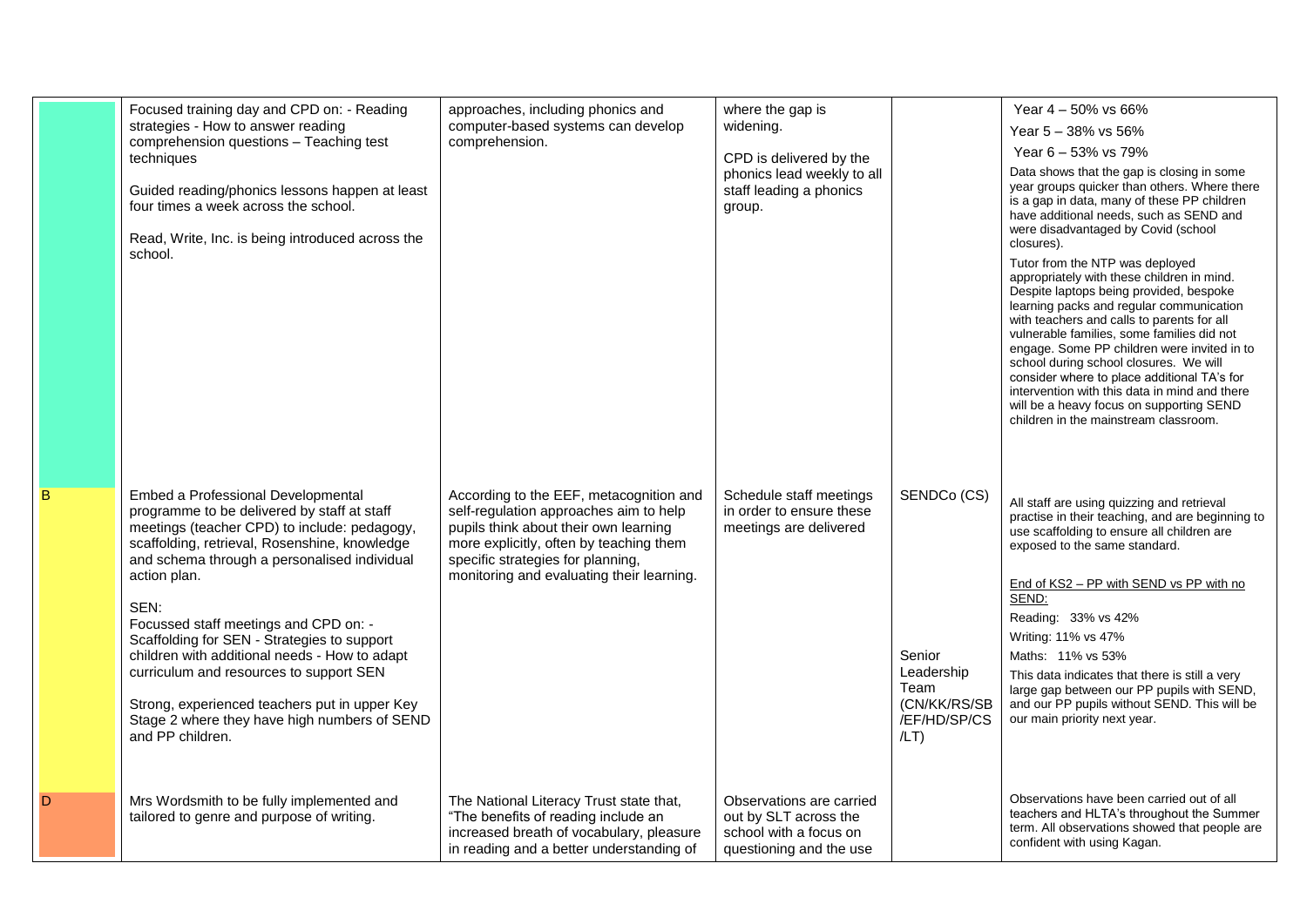|   | Kagan is used by all teachers across the school,<br>and teachers have a developed style of<br>questioning.<br>Mrs Wordsmith display set up in all KS2 classes<br>so that children are exposed to it and vocabulary<br>is accessible for all<br>All teachers read an end of day story, carefully<br>selected from the Pie Corbett reading spine.<br>To promote a love of reading among children -<br>using charity donations to buy all PP children<br>new books as a Christmas present, and using<br>'The Masked Reader' to excite children about<br>reading.    | culture." They also say, "Research also<br>shows that reading for pleasure has a<br>positive impact on children's attainment<br>in reading assessments.                                                                      | of Kagan for<br>communication and<br>feedback                            |                                          | Staff meetings were delivered to all teachers<br>during the Autumn Term, and we introduced a<br>questioning toolkit which we now need to<br>embed across the school. In the next<br>academic year, we are going to follow Walk<br>Thru's to develop all teaching staff.<br>Teachers read a quality text at the end of the<br>day to their class.<br>At Christmas 2020, all PP children were given<br>a Christmas present which consisted of 3<br>books. This is something we will strive to do<br>every year.                                                                                                                                                                                                  |
|---|------------------------------------------------------------------------------------------------------------------------------------------------------------------------------------------------------------------------------------------------------------------------------------------------------------------------------------------------------------------------------------------------------------------------------------------------------------------------------------------------------------------------------------------------------------------|------------------------------------------------------------------------------------------------------------------------------------------------------------------------------------------------------------------------------|--------------------------------------------------------------------------|------------------------------------------|----------------------------------------------------------------------------------------------------------------------------------------------------------------------------------------------------------------------------------------------------------------------------------------------------------------------------------------------------------------------------------------------------------------------------------------------------------------------------------------------------------------------------------------------------------------------------------------------------------------------------------------------------------------------------------------------------------------|
|   |                                                                                                                                                                                                                                                                                                                                                                                                                                                                                                                                                                  |                                                                                                                                                                                                                              |                                                                          | <b>Total budgeted cost</b>               | £50,348                                                                                                                                                                                                                                                                                                                                                                                                                                                                                                                                                                                                                                                                                                        |
|   | ii. Targeted academic support                                                                                                                                                                                                                                                                                                                                                                                                                                                                                                                                    |                                                                                                                                                                                                                              |                                                                          |                                          |                                                                                                                                                                                                                                                                                                                                                                                                                                                                                                                                                                                                                                                                                                                |
| B | Experienced TA's have been placed accordingly,<br>dependent on the year groups in most need.<br>Interventions are carried out in all year groups,<br>and teachers use QLA and data to draw up<br>intervention timetables<br>Intervention records are kept by all TA's<br>TA's deliver in the moment feedback and<br>address misconceptions in learning, as well as<br>pre teach<br>APDR's are written for children with significant<br>SEND needs, and these are monitored and<br>evaluated regularly<br>EHCP's are written for pupils with significant<br>needs | "Evidence consistently shows the positive<br>impact that targeted academic support<br>can have, including on those who are not<br>making good progress across the<br>spectrum of achievement."<br>EEF Guide to Pupil Premium | Observations of TA's<br>delivering intervention to<br>be sure of quality | Intervention<br>lead (KK)<br>SENDCo (CS) | QLA's have been used by teachers to inform<br>future planning and inform medium term plans.<br>QLA's have also been used by TA's when<br>delivering interventions.<br>NTP and academic mentors have<br>communicated with teachers to highlight gaps<br>and this is where the staff have delivered<br>interventions.<br>All PP children with SEND where the child is<br>working at least 2 years behind their expected<br>standard, have an APDR in place. Moving<br>forward, staff need up to date training and<br>allocated time to review APDR's fortnightly.<br>Across the school there are 19 EHCP's, 7 of<br>these children are PP.<br>This year, we had 8 new EHCP's approved,<br>and 4 of these are PP. |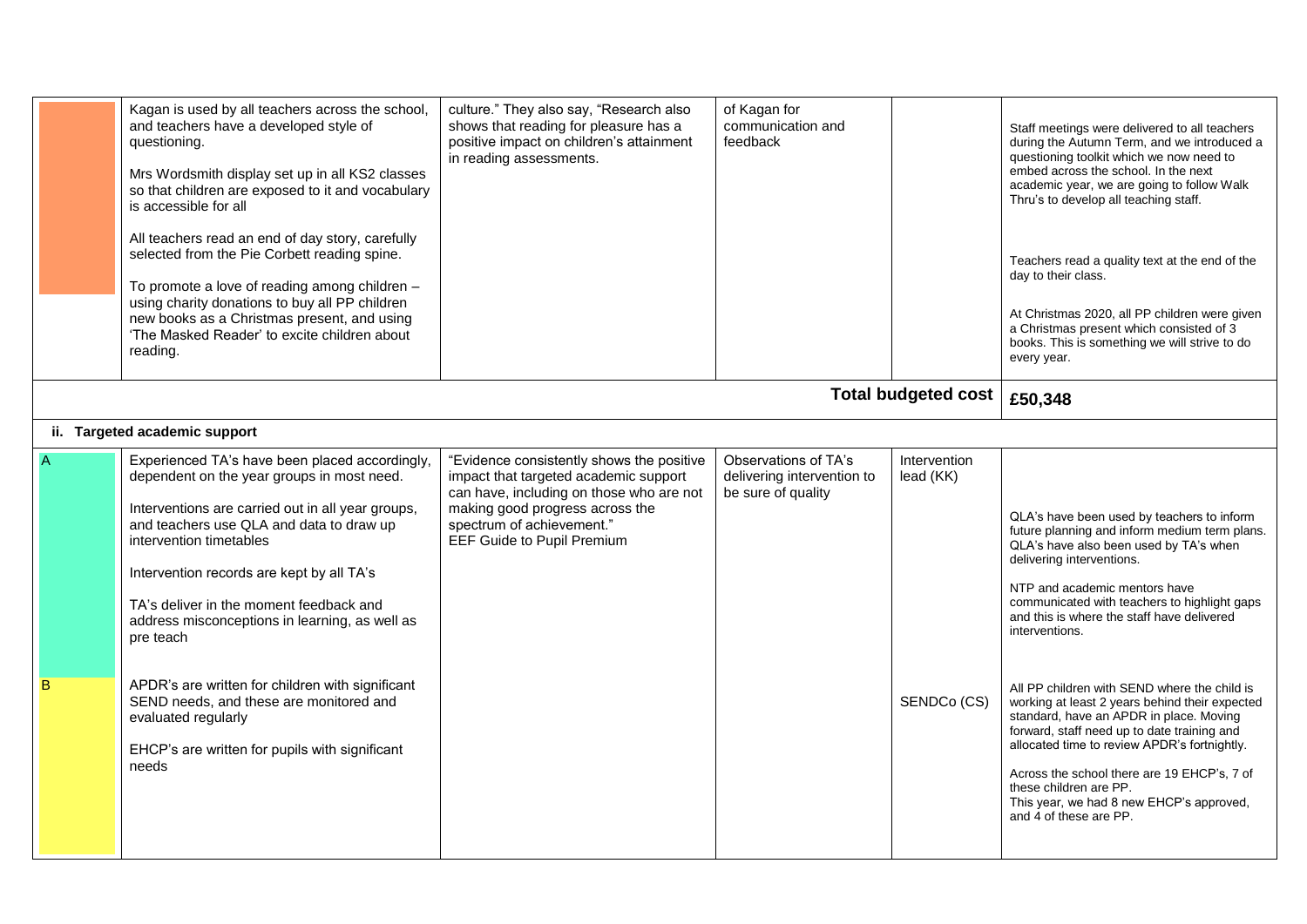| $\mathbf C$<br>E | All PP children have a completed Boxall profile<br>and these are updated at the end of each term<br>for teachers and the pastoral team to analyse<br>Deliver Think for the Future provision for high<br>profile children<br>Use nurture groups and forest schools to<br>support children with SEMH, as well as 1:1 time<br>to talk<br>Whole school approach to supporting all<br>children/families have the essentials in school<br>such as uniform, PE kit, water bottle, coat, snack<br>and lunch.<br>A food bank is available for parents when they<br>need it which stocks a range of food and<br>toiletries.<br>Free milk and fruit is offered to all PP children<br>every break time<br>Where parents are in need, uniform and<br>trips/swimming is paid for using PP funding.<br>A record is kept to show a breakdown of<br>individual pupil spend in terms of uniform etc. | The BWT Recovery Strategy has<br>identified that emotional and social needs<br>are barriers to children's learning. It has<br>also identified the need to have a CPA<br>Pastoral Offer to address barriers. High<br>numbers of vulnerability at school means<br>that children are at concern, EHA,<br>Targeted Support, CIN or CP level -<br>social workers/external agencies<br>recommend specific interventions for<br>children. | Boxall profiles are<br>monitored.<br><b>Weekly Safeguarding</b><br>meetings with DSLs to<br>ensure all children are<br>being picked up and<br>families are being<br>supported.<br>CPOMS reviews also are<br>audited annually to<br>review our practises. | Inclusion<br>manager (LT)<br>Pupil Premium<br>Lead (SP)<br>Finance<br>manager (TE) | Boxall profiles have been recorded for all PP<br>children. Teachers send records to pastoral<br>team and PP lead - teachers need future<br>training on highlighting targets from Boxall<br>profiles to support PP children with SEND.<br>Nurture groups have happened in year group<br>bubbles, and 34 PP children have had access<br>to nurture group or time2talk throughout the<br>year. We also invited some PP children into<br>school during the Spring term lockdown where<br>they were deemed vulnerable.<br>A parent reported in a parent voice<br>questionnaire 'Food hampers helped us a lot<br>through the hard times'.<br>Throughout the school closure, we made<br>regular phone calls to vulnerable families to<br>check in with them, and this was vital in<br>recognising vulnerable families to invite in to<br>school.<br>The finance manager has kept a log of all<br>moneys spent on individual children and what<br>that has been spent on. 2 Year 6 pupils had<br>the cost of swimming for a term paid using PP<br>funding. 7 PP children had new school<br>shoes/uniform bought for them. 3 PP children<br>had music lessons paid for using PP funding.<br>After a parent survey, this is something we<br>need to make easier to access and raise<br>awareness. |  |  |
|------------------|------------------------------------------------------------------------------------------------------------------------------------------------------------------------------------------------------------------------------------------------------------------------------------------------------------------------------------------------------------------------------------------------------------------------------------------------------------------------------------------------------------------------------------------------------------------------------------------------------------------------------------------------------------------------------------------------------------------------------------------------------------------------------------------------------------------------------------------------------------------------------------|------------------------------------------------------------------------------------------------------------------------------------------------------------------------------------------------------------------------------------------------------------------------------------------------------------------------------------------------------------------------------------------------------------------------------------|----------------------------------------------------------------------------------------------------------------------------------------------------------------------------------------------------------------------------------------------------------|------------------------------------------------------------------------------------|-----------------------------------------------------------------------------------------------------------------------------------------------------------------------------------------------------------------------------------------------------------------------------------------------------------------------------------------------------------------------------------------------------------------------------------------------------------------------------------------------------------------------------------------------------------------------------------------------------------------------------------------------------------------------------------------------------------------------------------------------------------------------------------------------------------------------------------------------------------------------------------------------------------------------------------------------------------------------------------------------------------------------------------------------------------------------------------------------------------------------------------------------------------------------------------------------------------------------------------------------------------------------------------------|--|--|
|                  |                                                                                                                                                                                                                                                                                                                                                                                                                                                                                                                                                                                                                                                                                                                                                                                                                                                                                    |                                                                                                                                                                                                                                                                                                                                                                                                                                    |                                                                                                                                                                                                                                                          | Total budgeted cost   £76,132                                                      |                                                                                                                                                                                                                                                                                                                                                                                                                                                                                                                                                                                                                                                                                                                                                                                                                                                                                                                                                                                                                                                                                                                                                                                                                                                                                         |  |  |
| iii.             | <b>Wider approaches</b>                                                                                                                                                                                                                                                                                                                                                                                                                                                                                                                                                                                                                                                                                                                                                                                                                                                            |                                                                                                                                                                                                                                                                                                                                                                                                                                    |                                                                                                                                                                                                                                                          |                                                                                    |                                                                                                                                                                                                                                                                                                                                                                                                                                                                                                                                                                                                                                                                                                                                                                                                                                                                                                                                                                                                                                                                                                                                                                                                                                                                                         |  |  |
| F                | Embed whole school approach to attendance:<br>Introduce weekly attendance meetings between<br>DSL and EWA-<br>Embed attendance tracking sheet so children<br>can be identified instantly and families are<br>supported                                                                                                                                                                                                                                                                                                                                                                                                                                                                                                                                                                                                                                                             | "Wider strategies relate to the most<br>significant non-academic barriers to<br>success in school, including<br>attendance, behaviour and social and<br>emotional support."<br><b>EEF Guide to Pupil Premium</b>                                                                                                                                                                                                                   | Weekly breakdown of<br>attendance figures show<br>an improvement.                                                                                                                                                                                        | Attendance<br>lead (HF)                                                            | Each month throughout the year, our<br>attendance tracker has been higher than the<br>national average of 96%. Our persistent<br>absence tracker shows we are in line with<br>national average of 8.4% or below.<br>14 Pupil Premium children have accessed<br>breakfast club free of charge.                                                                                                                                                                                                                                                                                                                                                                                                                                                                                                                                                                                                                                                                                                                                                                                                                                                                                                                                                                                           |  |  |